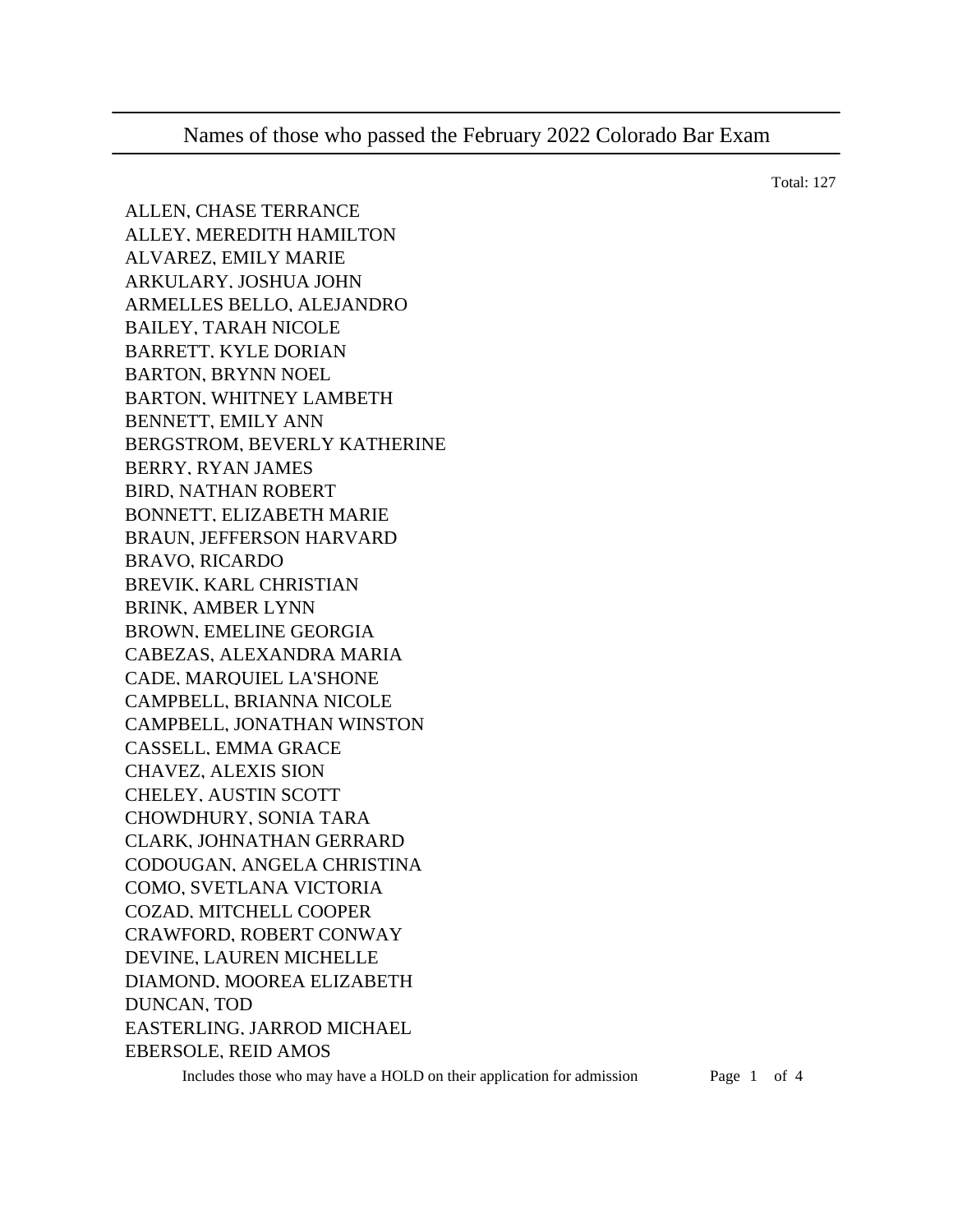ENGLISH, MORGAN ALEXANDRIA FARIAS, KRYSTAL LIZETT FEGAN, MATTHEW RYAN FOSTER, MATTHEW ALLEN FRANK, HEATHER DAWN FRASCONA, MONICA JEAN GAO, JENNIFER WENG GARDNER, JACQUELINE MARIE GASSER, ABIGAIL SARAH GIBSON, CHARLES WILLIAM GIFFORD, KEVIN RYAN GOEBEL, SCOTT DONALD GOPAL, HERSHINI GREANEY , CLARA MARIE GREWE, DELANIE HARBISON, CHRISTINE ELISABETH HEFTER, MATTHEW CHARLES HERMAN, MICHAEL ARTHUR HIRSCHMANN, JACOB RENE HOFFELT, MERALEE MARGARET HOFMEISTER, JUSTIN PAUL HOOSE, SAMARA ROSE HUVAL, HANNAH ELIZABETH JAYNES, DANIEL STEVEN JOCHENS, ERIC HOOK JOHNSON, KAITLIN MORGAN ROSE KO, DANIEL DAE YOUNG KRAYNIY, ANTON SERGEYEVICH KREGER, ADAM ROBERT LANG, WESTFORD LEWIS LEMBCKE, KATHRYN KAY LEVITT, NATALIE LAUREN LOTT, PAYTON TYLER LUCAS, LENA ANN MALIK, AMINA MAHMOODA MARTIN, KELSEY ALEXANDRA MARTINEZ, URIEL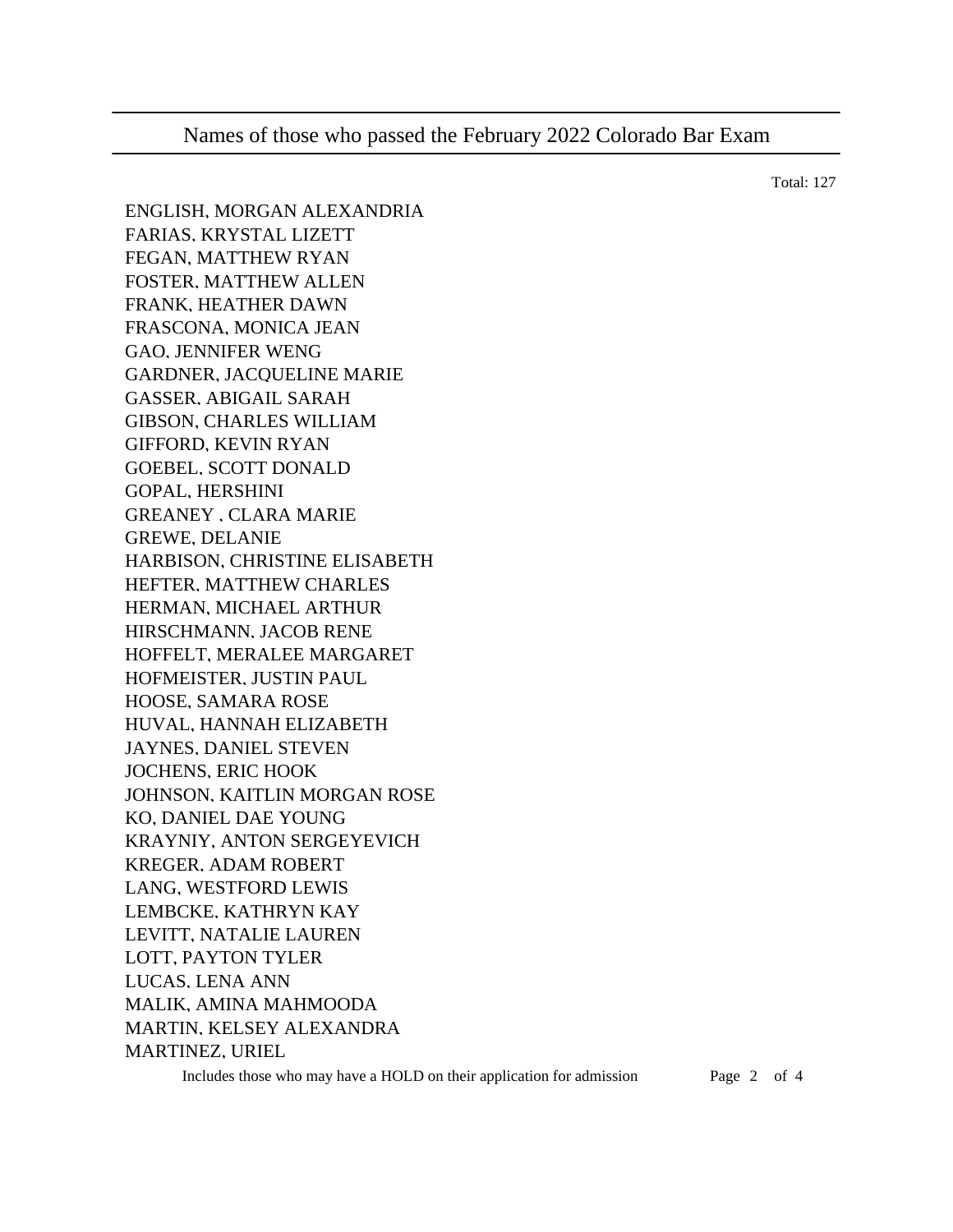MAYO, KIMBERLY ROCHELLE MCCONNELL, MEGAN RACHEL MCDONALD, MEGAN NICOLE MELDEM, PIPER CATHERINE MERRELL, SYDNEY CHERI MORIN, EMILY SOPHIA MOYER, NATHANIEL ELLIS MYERS, CHRISTIAN STANLEY NESMITH, ANGELA WALLACE NOVAK, MACKENZIE MARIE PAPADOPOULOS, STEPHAN PASCHKE, GRANT MICHAEL PASCHKE, MEGAN ROSE PHILLIPS, ELIZABETH ALISSE PICKHARTZ, HOPE MARIE PITMAN, KELLIAN GAIL POLINAUSKAS, ZIGMAS PRESSNALL, NATHANIEL LEE RENE, TREVOR JACKSON RICHARDS, KATHRIN ELIZABETH RIGALI, WILLIAM JAMES ROBINSON, EDMUND JACOB ROCKWOOD, ANGELA MARIE ROGATCH, DIANA GISELE ROGERS, JASON SCOTT ROLFSON, CLAIRA ANNE ROSE, GARRETT LEWIS SANTASAWATKUL, HANNAH SARROS, NATHANIEL ALEXANDER SCHEIRMAN, KRISTEN NICOLE SCHICK, BRENTON ALEXANDER SCOTT , GRAYSON CASH SIMCOFF, NOAH SMITH, ARIC JOSEPH SMITH, KYLE RATHMANN STEINER, DANA RUTH SUMERFIELD, CLAIR NICOLE WRIGHT

Includes those who may have a HOLD on their application for admission